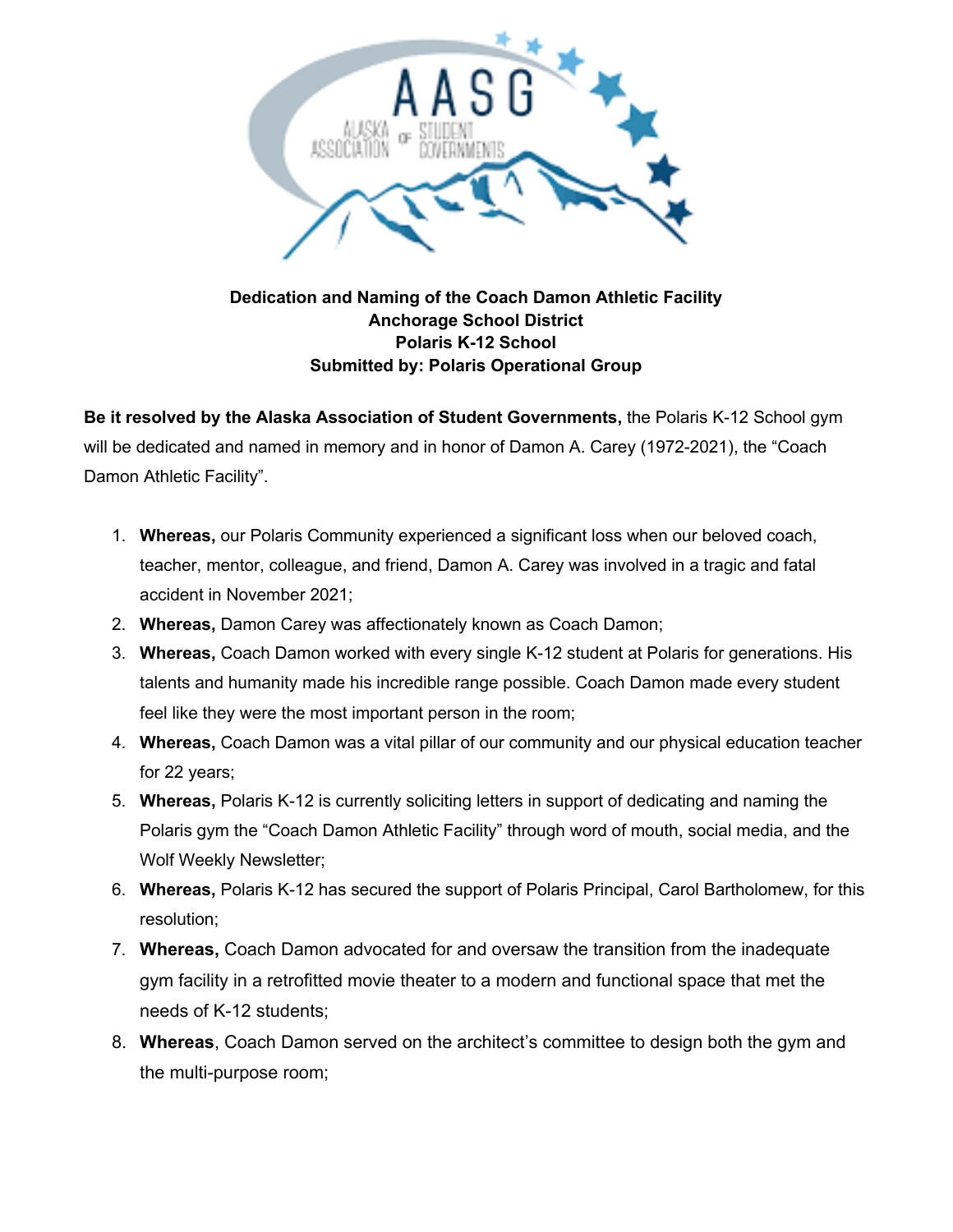- 9. **Whereas,** according to Coach Damon's son, Dac Carey, his dad cared for the Polaris gym facility every day, even when he wasn't on the clock. To have him remembered in this way would make the hearts shine of his family and other students/faculty who knew him.; $_{8}$
- 10. **Whereas,** Coach Damon was the consummate champion and cheerleader for *every* Polarian; on and off the field; in and out of the gym;
- 11. **Whereas,** Coach Damon was an advocate for community engagement, service, and involvement;
- 12. **Whereas,** Coach Damon encouraged all students to push themselves and strive for personal excellence;
- 13. **Whereas,** Coach Damon modeled his dedication to health and fitness and shared his love for the outdoors and physical activity;
- 14. **Whereas,** Coach Damon served on the Polaris Intensive Scholarship Committee for two decades where he advocated for opportunities and fair access for all students;
- 15. **Whereas**, the above scholarship fund will henceforth be called the Carey Scholarship Fund, to continue providing intensive and enrichment opportunities for Polaris students;
- 16. **Whereas,** Coach Damon helped build the Polaris Skiing & Snowboarding Intensive, which has introduced the sport and winter activity to hundreds of Polaris students;
- 17. **Whereas,** with his constant kindness, generosity, encouragement, expertise and unparalleled respect, Coach Damon made the gym a welcome, positive, and safe place for every student; from elite athletes to those just beginning their health/fitness journeys;
- 18. **Whereas,** naming the gym the "Coach Damon Athletic Facility" would honor Damon Carey's legacy and resoundingly recognize his service to and profound impact on generations of Polarians and inspire new Polarians to follow his example;
- 19. **Whereas**, this resolution is unanimously supported by all three stakeholder groups at Polaris K-12 School; Students, Staff, and PTA;
- 20. **Whereas**, Coach Damon was known for his distinct shamrock tattoo and Irish heritage. This resolution was unanimously approved by students on one of his favorite holidays, St. Patrick's Day, March 17, 2022;
- 21. **Whereas**, this resolution was unanimously supported by the Anchorage School District Student Advisory Board on March 22, 2022;
- 22. **Whereas,** Anchorage School Board Administrative Regulation AR 7511 (a) states that special consideration will be given to those names of individuals that have special meaning to the students and/or staff and the community, and which will honor commitment and dedication to that particular field, or area of the school. Coach Damon exemplifies both commitment and dedication to Polaris K-12 School and specifically to our physical education program and the gym;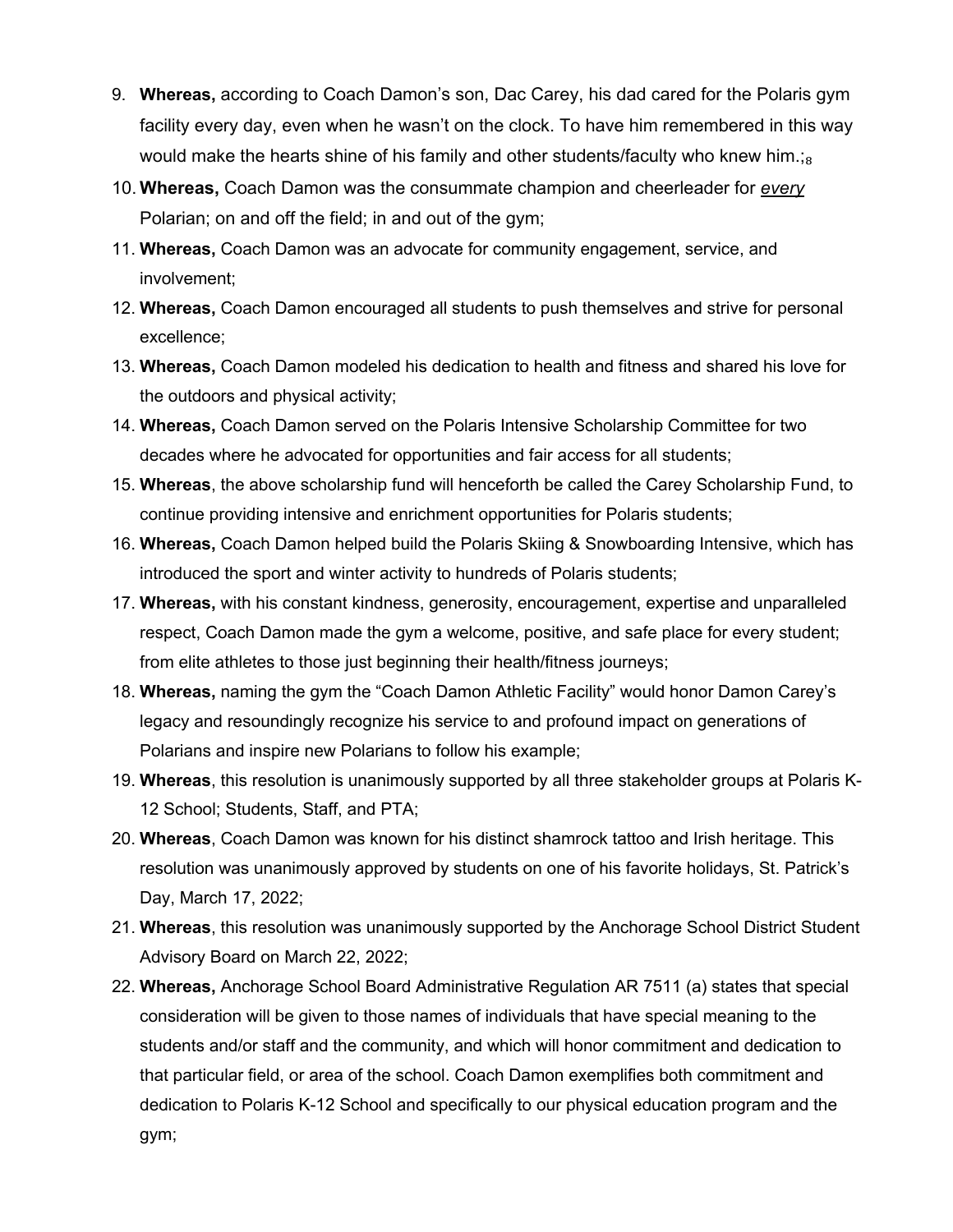**Therefore, be it resolved by the Alaska Association of Student Governments,** the Polaris K-12 School gym will be dedicated and named in memory and in honor of Damon A. Carey (1972-2021), the "Coach Damon Athletic Facility".

**Action Statement:** With Polaris K-12 School Stakeholder, Anchorage School District Student Advisory Board, and Alaska Association of Student Governments support, Polaris student representatives and staff will present this resolution and letters of support, through Polaris Principal Carol Bartholomew, to the Superintendent in accordance with the Naming/Renaming process outlined in Anchorage School District Board Policy (BP 7511) and Administrative Regulation AR 7511 (a). The Superintendent will submit to the Board with a recommendation for action.

## **Works Cited:**

Anchorage School District. "Policy Manual". asdk12.org/policies/. October 2021. Board Policy BP 7511: Naming of Facilities. Administrative Regulation AR 7511 (a): Naming or Renaming Schools and Facilities, Fields, and Other Areas. .

Anderson, Rohn. Interview. By Joshua Pak. 7 February 2022.

Ayala Cardena, Kelly. Interview. By Maggie Cothron. 7 February 2022.

Bartholomew, Carol. Polaris K-12 Principal (2013 - present) Interview. By Maggie Cothron. 7 February 2022

Bell, Elijah. Interview. By Joshua Pak. 7 February 2022.

Brune, William. Letter to Anchorage School Board. 1 February 2022.

Carpenter, Isla. Interview. By Joshua Pak. 7 February 2022.

Carey, Dac. Interview. By Heidi Postishek. 27 January 2022.

Delara, Lyla. Interview. By Maggie Cothron. 7 February 2022.

Greene-Wilkinson, Denise. Founding Polaris K-12 President (1994 - 2013). Letter to Anchorage School Board. 2 March 2022.

Lauer, Chris. Letter to Anchorage School Board. 4 February 2022.